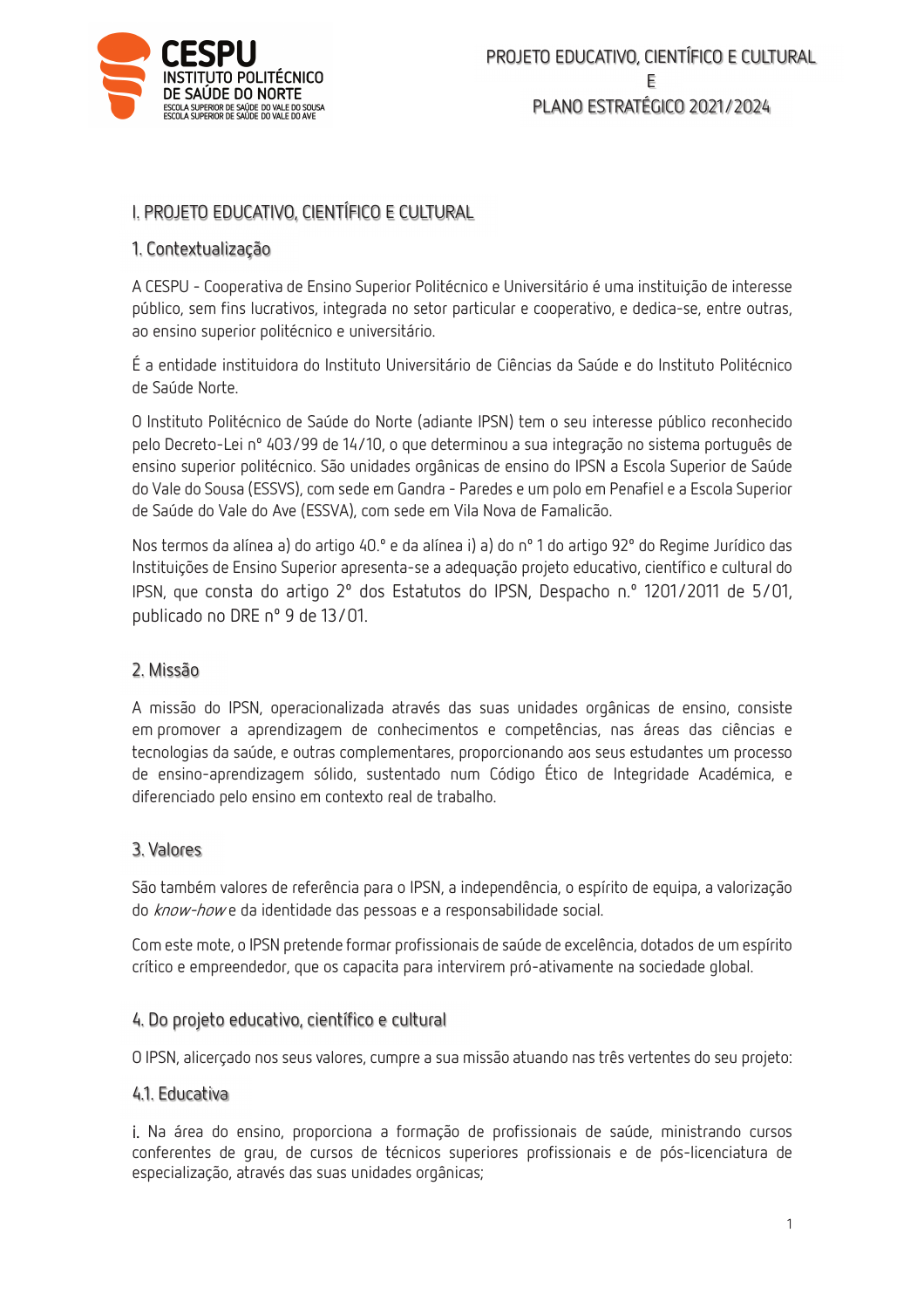

ii. Na formação ao longo da vida proporcionada pela oferta formativa pré e pós-graduada, em parceria com a CESPU, Formação SA;

iii. Na criação de oferta formativa diferenciada para dar resposta às exigências do mercado de trabalho:

iv. Na adoção de novas metodologias de ensino que permitam potenciar o acesso de formação de nível superior a toda a população e contribuir para a sua qualificação;

v. Na cooperação com outras instituições de ensino superior nacionais e internacionais por forma a criar sinergias e a adoção de melhores práticas.

## 4.2. Científica

i. Privilegiando a produção científica e tecnológica, na sua área de intervenção, integrando linhas de investigação através do Instituto de Investigação e Formação Avançada em Ciências e Tecnologias da Saúde (IINFACTS);

ii. Aproximando o ensino da investigação, assegurando o contacto dos estudantes com a investigação orientada desde os primeiros anos curriculares, desenvolvendo investigação sustentada no conhecimento adquirido nos ciclos de estudo;

jii. Potenciando a integração em redes de conhecimento nacionais e internacionais.

### 4.3. Cultural

i. Apoiando, divulgando e apelando à participação em projetos culturais e de responsabilidade social com vista a fortalecer o compromisso entre a comunidade académica e a comunidade envolvente;

ii. Na prestação de serviços de apoio à comunidade numa perspetiva de valorização recíproca;

iii. Pela participação em projetos de extensão comunitária, visando a promoção da cidadania, da saúde e do bem-estar da sociedade envolvente.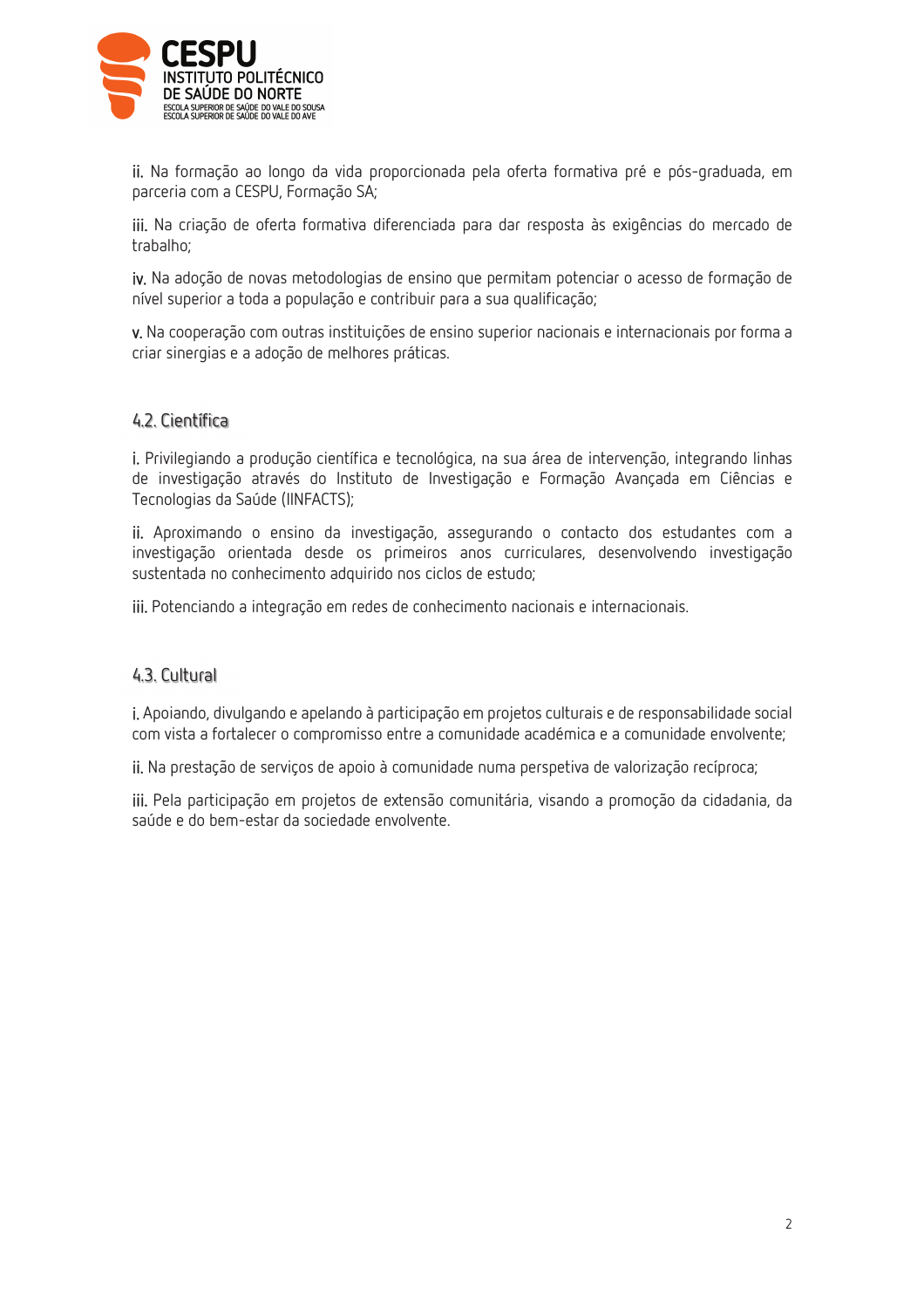

# II. PLANO ESTRATÉGICO

## 1. Introdução

As mudanças na entidade instituidora e, por conseguência, nas unidades orgânicas, decorrentes da procura e aproximação de novos públicos e do ajustamento da oferta formativa, determinaram, no período entre 2017-2020, uma reflexão mais dirigida para esta nova realidade institucional e social.

No ponto abaixo descrevem-se as linhas de ação e os objetivos do plano estratégico do IPSN para o quadriénio 2021-2024.

## 2. Linhas de Ação

## 2.1 Educação, formação e difusão do conhecimento

a) Promover e desenvolver o ensino politécnico pré graduado e graduado, nas áreas científicas das ciências e tecnologias da saúde, ou outras que, de acordo com o desenvolvimento tecnológico e científico, sejam consideradas pertinentes para a melhoria e consolidação da formação superior e prestação de cuidados de saúde;

b) Disponibilizar cursos de pós-graduação, ações de formação extracurriculares, cursos breves ou outros eventos de formação, que contribuam para os processos de atualização contínua dos profissionais de saúde, numa lógica de formação ao longo da vida;

c) Articular-se com a formação secundária e pós-secundária profissionalizante;

d) Manter uma dinâmica curricular, com vista à atualização e adaptação, sempre que necessário, dos planos de estudo, às mutações sociais e à necessidade de resposta aos conteúdos funcionais dos profissionais de saúde;

e) Dinamizar e participar ativamente, a nível pedagógico, científico e cultural, com instituições nacionais e internacionais, com o objetivo de promover e divulgar as atividades desenvolvidas na instituição e criar sinergias;

f) Desenvolver ações de intercâmbio académico e científico, no âmbito de acordos de cooperação existentes com instituições de ensino superior de Países de Língua Oficial Portuguesa;

g) Apoiar a mobilidade de discentes, docentes e não docentes, fomentando o conhecimento e partilha de melhores práticas;

h) Incrementar a capacidade de atração de estudantes nacionais e internacionais e docentes estrangeiros;

i) Aumentar a notoriedade institucional, a nível nacional e internacional, de forma a posicionar o IPSN como instituição de ensino superior de referência na área da formação em saúde.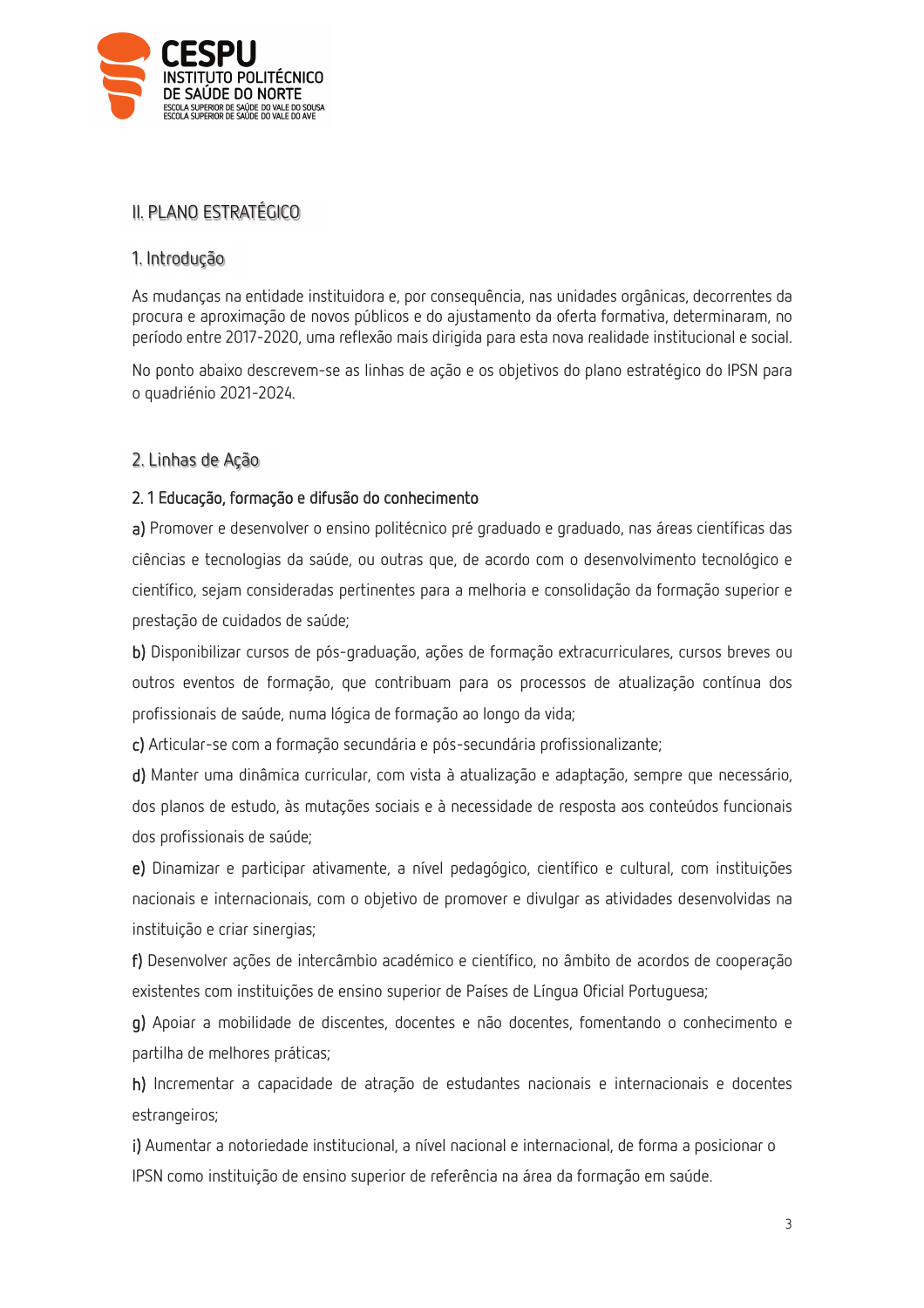

## 2.2 Investigação científica e produção de conhecimento

a) Promover a investigação científica no âmbito das suas áreas de formação, ou em outras julgadas de interesse, no âmbito na formação graduada e pós-graduada, com o obietivo de desenvolver a investigação intramuros ou em parceria com outras unidades de investigação;

b) Divulgar a atividade científica, pela organização de conferências, seminários, ações de formação ou outras atividades de carácter científico, pedagógico ou cultural;

c) Criar condições para a publicação dos trabalhos científicos, facilitando a divulgação dos novos conhecimentos:

d) Sensibilizar para o respeito pela propriedade intelectual.

## 2.3 Responsabilidade social

a) Apelar à participação em projetos de carácter social e cultural, com vista a fortalecer o compromisso entre a comunidade académica e a envolvente, através da organização e desenvolvimento de redes de projetos sociais e de voluntariado;

b) Assegurar recursos, materiais e humanos, para a prossecução de atividades culturais e de responsabilidade social, de âmbito local e regional;

c) Disponibilizar serviços na área da saúde, promotores de uma melhor qualidade de vida, às populações identificadas como carenciadas;

d) Oferecer ao estudante servicos de apoio psicológico e social;

e) Disponibilizar bolsas de estudo para estudantes, em carência económica do agregado familiar, e acompanhar o processo de candidatura às bolsas de estudo de ação social a nível nacional;

f) Promover e monitorizar o sucesso académico e a integração profissional dos seus estudantes;

g) Facilitar aos funcionários condições para melhor articulação entre a vida profissional e familiar;

h) Zelar por um ambiente sustentável, seguro e saudável.

# 2.4 Produção de servicos

Prestar de serviços à comunidade, quer na vertente de cuidados de saúde, quer na difusão de conhecimentos.

# 2.5 Recursos

a) Estabelecer mecanismos de participação na gestão da eficácia, eficiência e efetividade das estratégias institucionais;

b) Diligenciar para a crescente qualificação académica e profissional do corpo docente e não docente;